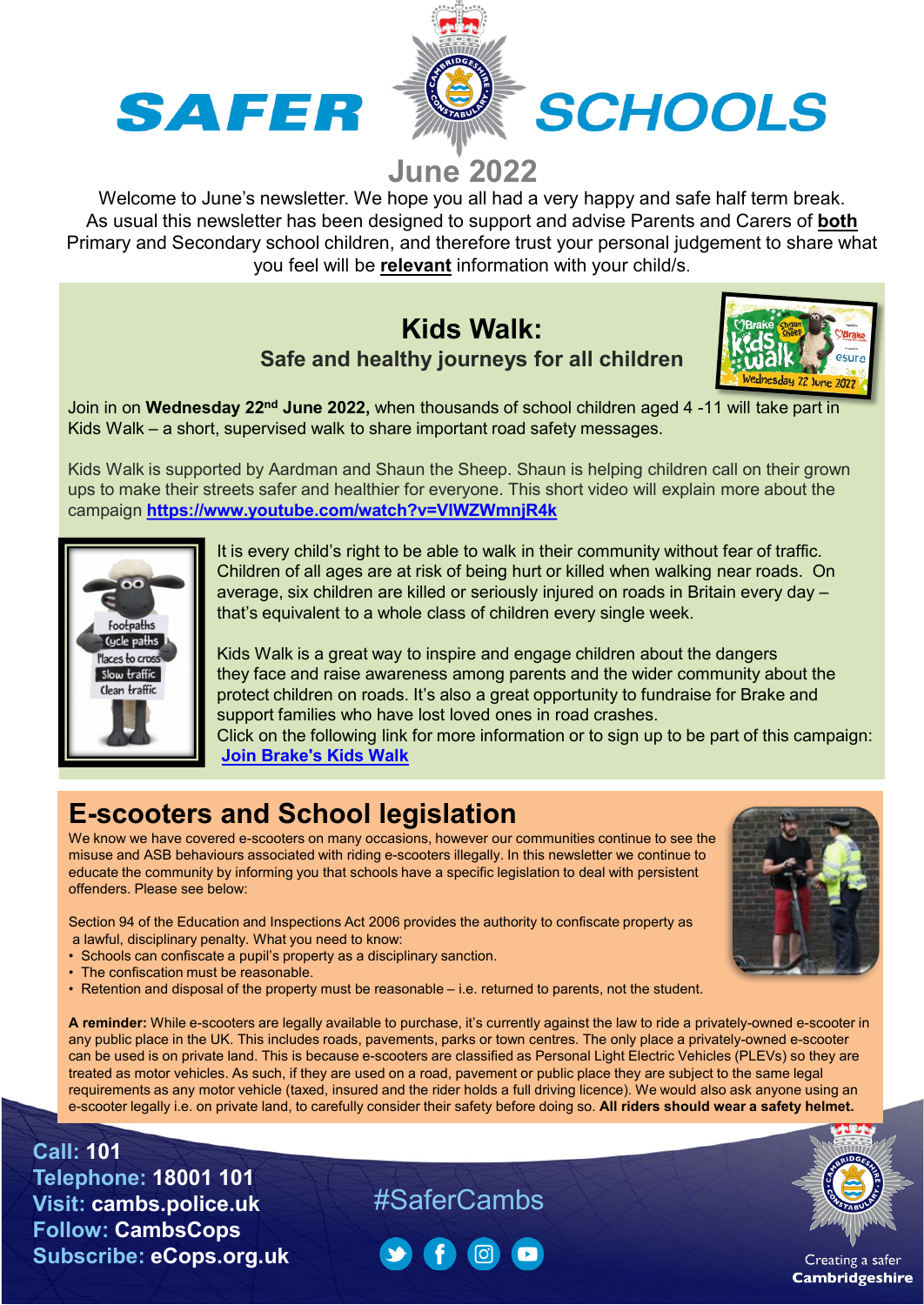# **SAFER SCHOOLS**

June 2022



**APP** TESTING FACE COVERINGS HANDWASHING **FRESH AIR** 



# OPERATION SCEPTRI

### **Weapons Amnesty success**



More than 60 knives and other weapons were handed in to police as part of a countywide amnesty. The items, including large knives machetes and swords, were handed in at amnesty bins in Thorpe Wood Police Station in Peterborough and Parkside in Cambridge. Some of the 65 weapons are illegal to own due to changes to the Offensive Weapons Act last year banning items such as knuckledusters, extendable batons, curved swords and zombie knives. Even if kept on private property.

The weapons amnesty formed part of the national 'Operation Sceptre' week of action. A broad range of policing activity took place during the week, including a large mobile screen, paid for by Proceeds of Crime Act funding, that promoted the amnesty and displayed key knife crime messages. In addition to this, there were increased patrols in 'hotspot' areas, targeting of people who are believed to carry weapons, engagement with schools and work with retailers who sell knives. The week was supported by officers, Specials and police cadets.

Inspector Matt Snow said: "I would like to thank everyone who took the opportunity to dispose of weapons during the amnesty, as well as all the officers, staff and Specials who supported the week of action.

"By disposing of weapons people have helped us to make the county even safer.

"Tackling knife crime is a priority for the constabulary. The regular amnesties form an important part of those efforts, as well as ongoing work in schools throughout termtime, as we aim to make Cambridgeshire an even safer place."

Visit [the dedicated area of our website](https://www.cambs.police.uk/police-forces/cambridgeshire-constabulary/areas/campaigns/knife-and-gun-crime/?utm_source=Knife+crime+amnesty+results&utm_medium=Press+release&utm_campaign=Knife) for more information on the Offensive Weapons Act and to access a list of the banned items.



# **Disguised knives:**  awareness for parents/carers and school staff

The police are urging parents/carers and school staff to be vigilant and aware of various styles of knives which are adapted to be as disguised pens. An example is shown in the images below. This 'knife' disguised as a pen was taken off a school pupil who reported that it was offered as a 'free item' on the wish website with only postage and packing to pay.





**Call: 101 Telephone: 18001 101 Visit: cambs.police.uk Follow: CambsCops Subscribe: eCops.org.uk**

#SaferCambs  $\lceil$  (6)



Creating a safer **Cambridgeshire**